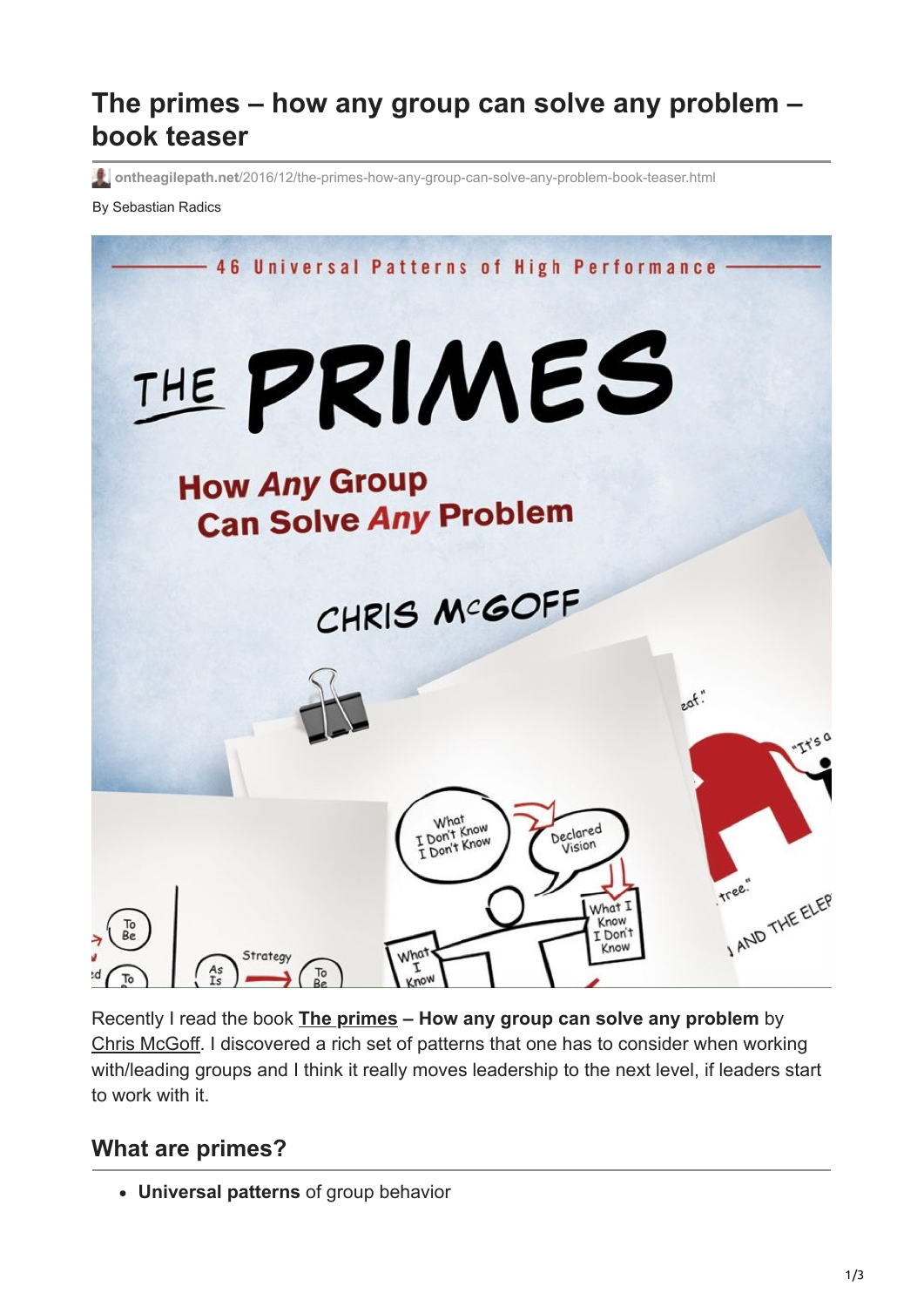- **Show up every time people join up groups** to solve problems, drive change and transform systems
- Master the primes and **you can master leading groups**

## **And what are they good for?**

- **Inspire** people to join groups
- Get **aligned**
- **Generate** sufficient **power** and
- **Sustain alignment and power** until the problem is solved

#### **Maybe a short path (teaser)**

I really like the combination of simple drawings that make primes stick combined with the examples and description for each prime. To be even faster to remember I created a summary for the 46 primes, that could be maybe useful for you too.

#### [View presentation directly at Slideshare](http://www.slideshare.net/SebastianRadics/the-primes-how-any-group-can-solve-any-problem)

And please watch the 10' [TEDx talk](https://youtu.be/mmaHvuxLBR8), showing some nice combinations of the primes.



Watch Video At: <https://youtu.be/mmaHvuxLBR8>

## **My 7 favorite primes**

And these are my favorite 7 primes out if the 46 primes described (links go directly to the slide describing the prime):

- $\cdot$  [In-On](http://www.slideshare.net/SebastianRadics/the-primes-how-any-group-can-solve-any-problem/9) strongly consider when you work on instead of in your business)
- $\bullet$  [Integrity](http://www.slideshare.net/SebastianRadics/the-primes-how-any-group-can-solve-any-problem/14)  as the most important tool for build and maintaining trustful relationships
- [No gossip](http://www.slideshare.net/SebastianRadics/the-primes-how-any-group-can-solve-any-problem/59)  a strong push to fight actively against gossip